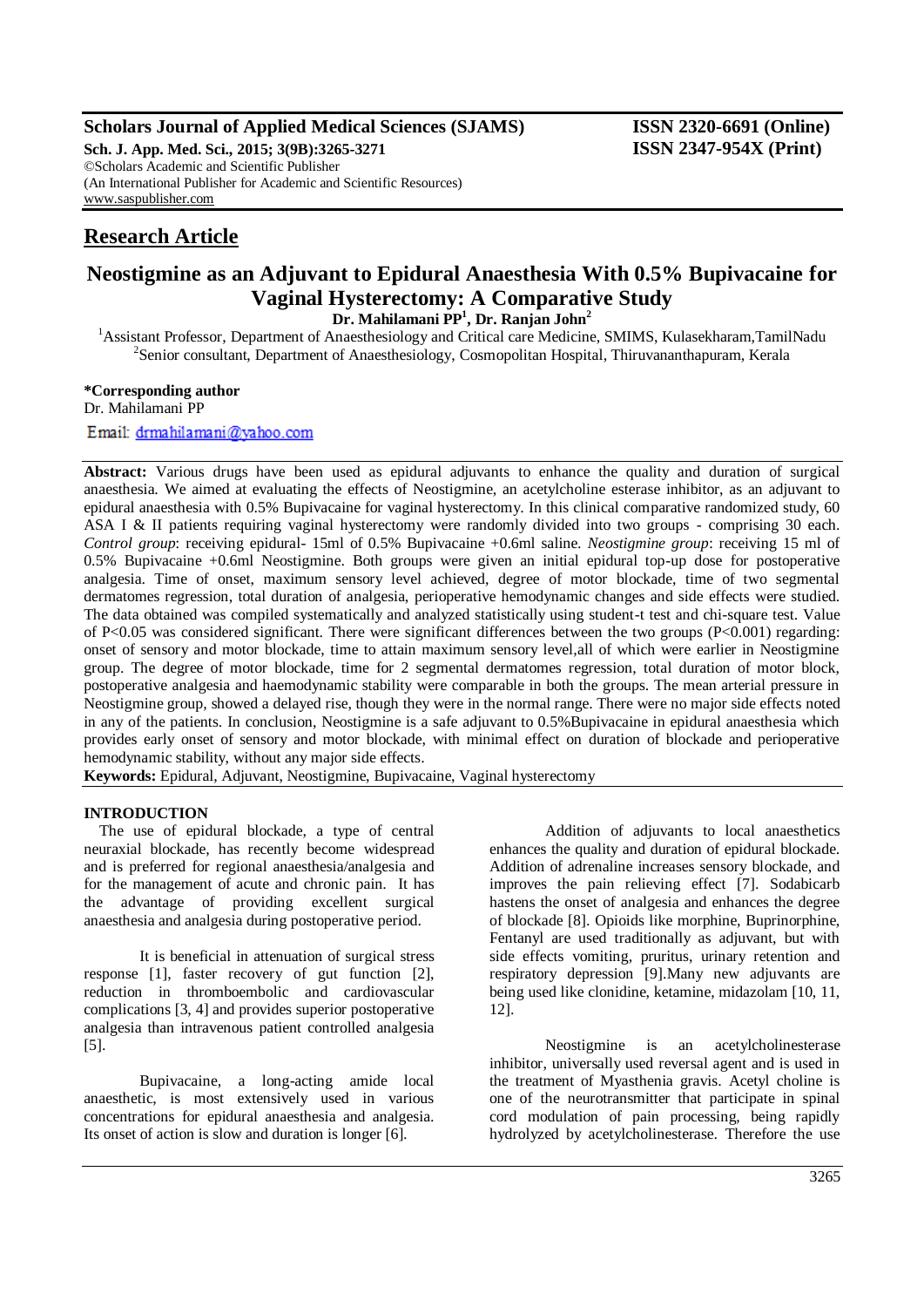of acetylcholinesterase inhibitor such as Neostigmine was investigated with respect to the antinociceptive activity and to any potential side effects and toxicity after spinal administration [13].

It has been demonstrated that neostigmine produces analgesia without introducing the ventilatory depression characteristic of neuraxial opioids, although nausea was common. Antinociception is brought about by the interaction with spinal noradrenergic-cholinergic neurons corresponding with neurons in laminae I and II of spinal dorsal horn.

It has been used as adjuvant intrathecally where it inhibits break down of acetylcholine and induces analgesia [14, 15]. Neostigmine added to intrathecal Bupivacain, extends the duration of postoperative analgesia, with fewer side effects without adverse effects on fetus following caesarean section [16].

Neostigmine offers the advantage of easy availability of preservative-free drug, minimal side effects, cost effectiveness and reliable post-operative analgesia.

In this study we used Neostigmine as an adjuvant to epidural anaesthesia with Bupivacaine, to assess the effects of Neostigmine in the time of onset, duration of action, degree of muscle relaxation, perioperative haemodynamic changes, side effects and as an adjuvant for initial single dose of post-operative analgesia.

#### **Aim and Objectives of the Study**

 To study the effects of Neostigmine as an adjuvant on quality and efficacy of epidural Bupivacaine 0.5% for vaginal hysterectomy by studying the time of onset, duration of action, highest dermatome level achieved, degree of motor blockade, time of two segmental dermatomes regression, total duration of analgesia, haemodynamiceffects and side effects.

#### **MATERIALS AND METHODS Source of data**

This study consists of 60 patients scheduled for elective vaginal hysterectomy at Cosmopolitan Hospitals, Thiruvananthapuram, during October 2009- December 2010.

#### **Inclusion criteria**

After obtaining the approval of Institutional ethics committee and written informed consent, 60 patients of ASA physical status  $1 \& 2$  aged 45-60 years, weighing 45-65 kg, and height 145cm-165 cm, were enrolled in this clinical study.

#### **Exclusion criteria**

Patients with history of diabetes mellitus, hypertension, preexisting severe cardiac and respiratory disease, renal and hepatic disease, spinal deformity, neurological disorders, skin infection or local infection at the site of epidural, coagulation or bleeding disorders, allergy to local anaesthetics, patients in whom the epidural block failed or when other analgesics or anaesthetic agents have been supplemented and the patients who refused the technique.

#### **METHOD**

Pre anaesthetic evaluation was done; all patients were visited on the previous day of surgery, reassured, explained in detail about the anaesthetic procedure, the method of assessing the sensory and motor blockade, and the possible complications. Tab. Ranitidine 150mg and Tab. Alprazolam 0.25mg were given at night prior to surgery. Patients were randomly divided into two groups, 30 each.

Group I: control group - received Bupivacaine  $0.5\%$  + saline, and

Group II: Neostigmine group - received Bupivacaine 0 .5% with 300 mcg of Neostigmine

Drug was prepared by adding:-

1. Bupivacaine 0.5% 15ml+ 0.6ml (300mcg) Neostigmine

2. Bupivacaine 0.5%ml +0.6ml saline to maintain equivalent dilution of Bupivacaine.

On arrival to the premedication room, 18G venous cannula was secured; all patients were preloaded with 10ml/kg of Ringer lactate solution and premeditated with intravenous Ranitidine 50mg and Ondansetron 4mg.

A multiparameter monitor was attached and baseline vital parameters like heart rate, non-invasive blood pressure, respiratory rate,  $S_{PQ2}$  were recorded and monitored throughout the perioperative period.

After taking into the operation theatre patient was positioned in the left lateral decubitus position and with all aseptic precautions, epidural space was identified at  $L_{3-4}$  or  $L_{4-5}$  interspace with an 18G Tuohy's needle by loss of resistance to air technique, after skin infiltration with 2% lignocaine. An epidural catheter was introduced 4-5cm into the epidural space and secured. Position of the epidural catheter was checked by aspiration for blood and CSF. A test dose of 3ml 2% lignocaine with 5mcg/ml of epinephrine was administered to detect the intrathecal or intravenous injection, and patient turned to supine position. After 3 minutes the drug under study was given.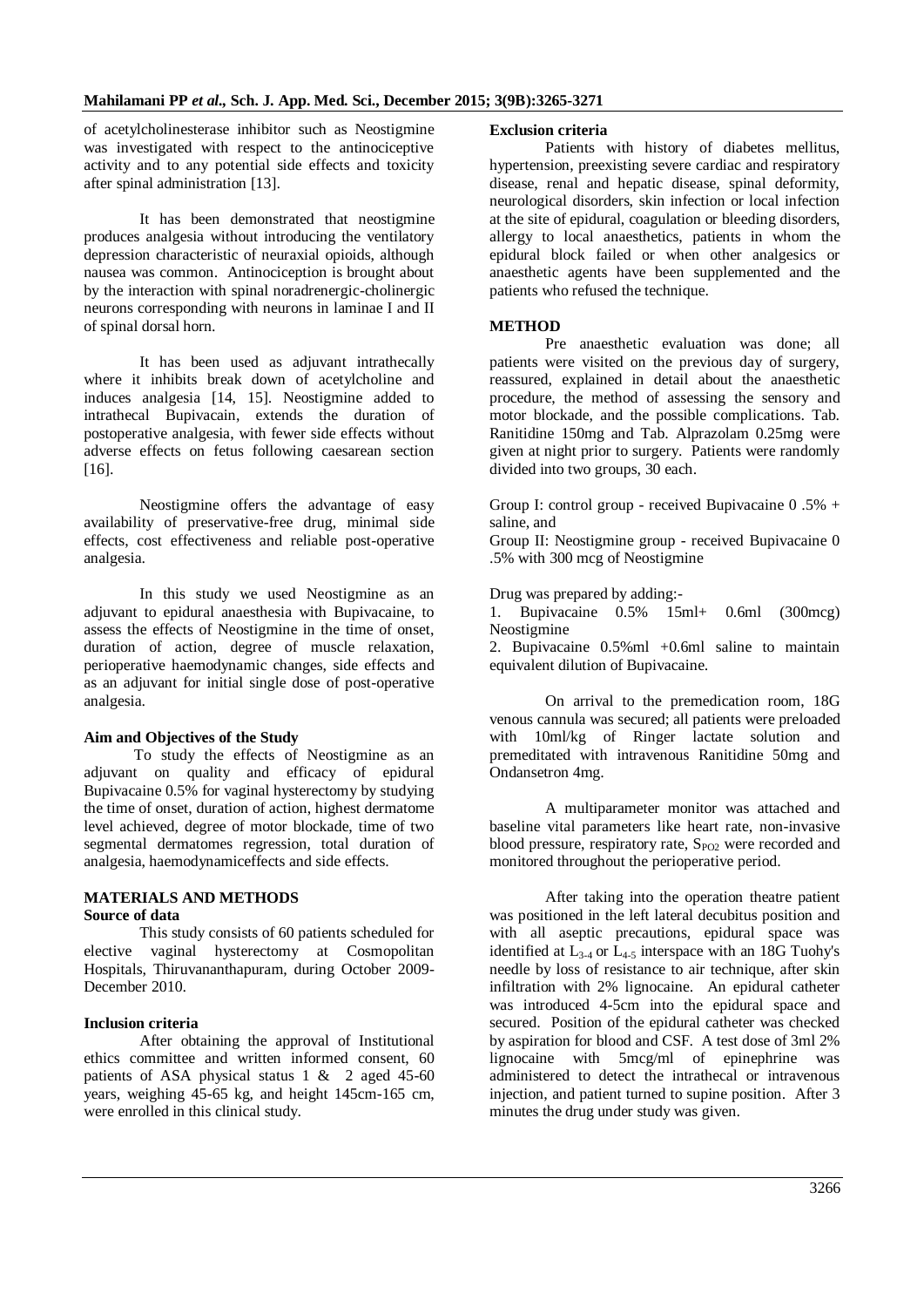Group I: 0.5% Bupivacaine + saline

Group II: 0.5% Bupivacaine + 300mcg Neostigmine. The volume of drug given was 15.6ml in both the groups, so as to provide anaesthesia up to  $T_7$ dermatome.

Bilateral pin prick was used to assess sensory level using short beveled 26G hypodermic needle. Motor blockade was assessed by modified Bromagescale [17] (0 no paralysis, 1- unable to rise extended leg but able to flex knee, 2- unable to flex knee, 3 unable to flex angle), at 5-10-15-20-25-30 minutes after the epidural administration of the study drug. Duration of the motor blockade was considered as time for return to modified Bromage scale I.

After conclusion of surgery and confirming 2 segmental dermatomes regression, both the groups were given epidural top up of initial single dose for postoperative analgesia with

Group – I-0.125% Bupivacaine  $10ml + 0.2ml$  saline Group – II-0.125% Bupivacaine 10ml + 0.2ml Neostigmine (100mcg)

The following parameters were observed after epidural anaesthesia:

Time of onset of sensory and motor blockade, attainment of sensory blockade at  $L_1$ ,  $T_{10}$  and maximum level, 2 segmental dermatomes regression, degree of

motor blockade with reference to time (as per, modified Bromage scale), time of complete motor blockade, and total duration of analgesia. Hemodynamic parameters heart rate, ECG, NIBP, S<sub>PO2,</sub> respiratory rate were monitored continuously and recordings were made every 5 minutes till the completion of surgery and every 30 minutes during the post-operative period.

For the present study hypotension was defined as a fall in systolic blood pressure of more than 20% of base line value or less than 100 mm of Hg, and was treated with IV fluids and if required by incremental doses of ephedrine 3-6 mg iv. Bradycardia- heart rate <60/minute was treated with .6mg of Atropine. Supplemental oxygen was given. Side effects and complications were recorded and treated concurrently.

#### **Statistical Analysis**

Mean and standard deviations were calculated and we used student-t, chi-square test to compare both the groups and to find the P value,  $P \leq .05$  considered to be significant.

### **RESULT**

Totally 60 patients were enrolled for the study and were randomly divided into two groups of 30 each. The demographic character in both groups in terms of age, weight, height and mean duration of surgery were comparable (Table 1).

| Table 1. Define a plane profile of Tatlents (incall $5D$ )            |                       |                   |                   |  |  |  |
|-----------------------------------------------------------------------|-----------------------|-------------------|-------------------|--|--|--|
| SIN <sub>o</sub> .                                                    | Parameters            | Group I           | Group II          |  |  |  |
|                                                                       | Age in years          | $52.34 \pm 5.4$   | $51.57 \pm 3.7$   |  |  |  |
|                                                                       | Weight (kg)           | $57.62 \pm 5.38$  | $59.42 + 4.28$    |  |  |  |
|                                                                       | Height (cm)           | $150.47 \pm 3.37$ | $152.32 \pm 4.52$ |  |  |  |
| 4                                                                     | ASA (I/II)            | 23/7              | 23/7              |  |  |  |
|                                                                       | Duration of procedure | $114.27 \pm 8.34$ | $117 + 7.45$      |  |  |  |
| $CD =$ Standard doviation $ACA$ American Society of Angethesialogicts |                       |                   |                   |  |  |  |

## **Table 1:Demographic profile of Patients (mean±SD)**

SD= Standard deviation. ASA-American Society of Anesthesiologists

| Parameters                             | Group I            | Group II           | P Value    |  |  |  |
|----------------------------------------|--------------------|--------------------|------------|--|--|--|
| Onset time of sensory blockade - (min) | $5.15 \pm 4.08$    | $2.92 \pm 2.24$    | $0.001**$  |  |  |  |
| Time to attain L1                      | $8.75 \pm 4.21$    | $3.61 \pm 2.73$    | $0.001***$ |  |  |  |
| Time to attain $T_{10}$ (min)          | $11.53 \pm 49$     | $25.77 \pm 2.71$   | $0.001***$ |  |  |  |
| Maximum cephaled dermatome             | $T6.9 \pm 0.4$     | $T7.7 \pm 0.3$     | 0.07       |  |  |  |
| Time to attain maximum dermatome       | $21.23 \pm 5.59$   | $13.05 \pm 3.23$   | $0.001***$ |  |  |  |
| (min)                                  |                    |                    |            |  |  |  |
| Two segment regression(min)            | $165 \pm 32.82$    | $163.32 + 24.66$   | 0.690      |  |  |  |
| Onset of motor blockade (Bromage 1)    | $11.41 \pm 4.94$   | $5.15 \pm 4.08$    | $0.001***$ |  |  |  |
| Time taken to achieve complete motor   | $24.35 \pm 5.45$   | $20.13 \pm 6.94$   | $0.002^*$  |  |  |  |
| blockade (Bromage 3)                   |                    |                    |            |  |  |  |
| Total duration of motor blockade (min) | 232.00±33.87       | 246.00±25.56       | $0.026*$   |  |  |  |
| Total duration of analgesia            | $392.00 \pm 82.66$ | $372.80 \pm 55.57$ | 0.171      |  |  |  |

**Table 2: Sensory and Motor blockade Characteristics**

Data expressed as mean  $\pm$ SD.  $^*$ P<0.05 statistically significant.  $^*$ P<0.001 statistically highly significant. SD=Standard deviation.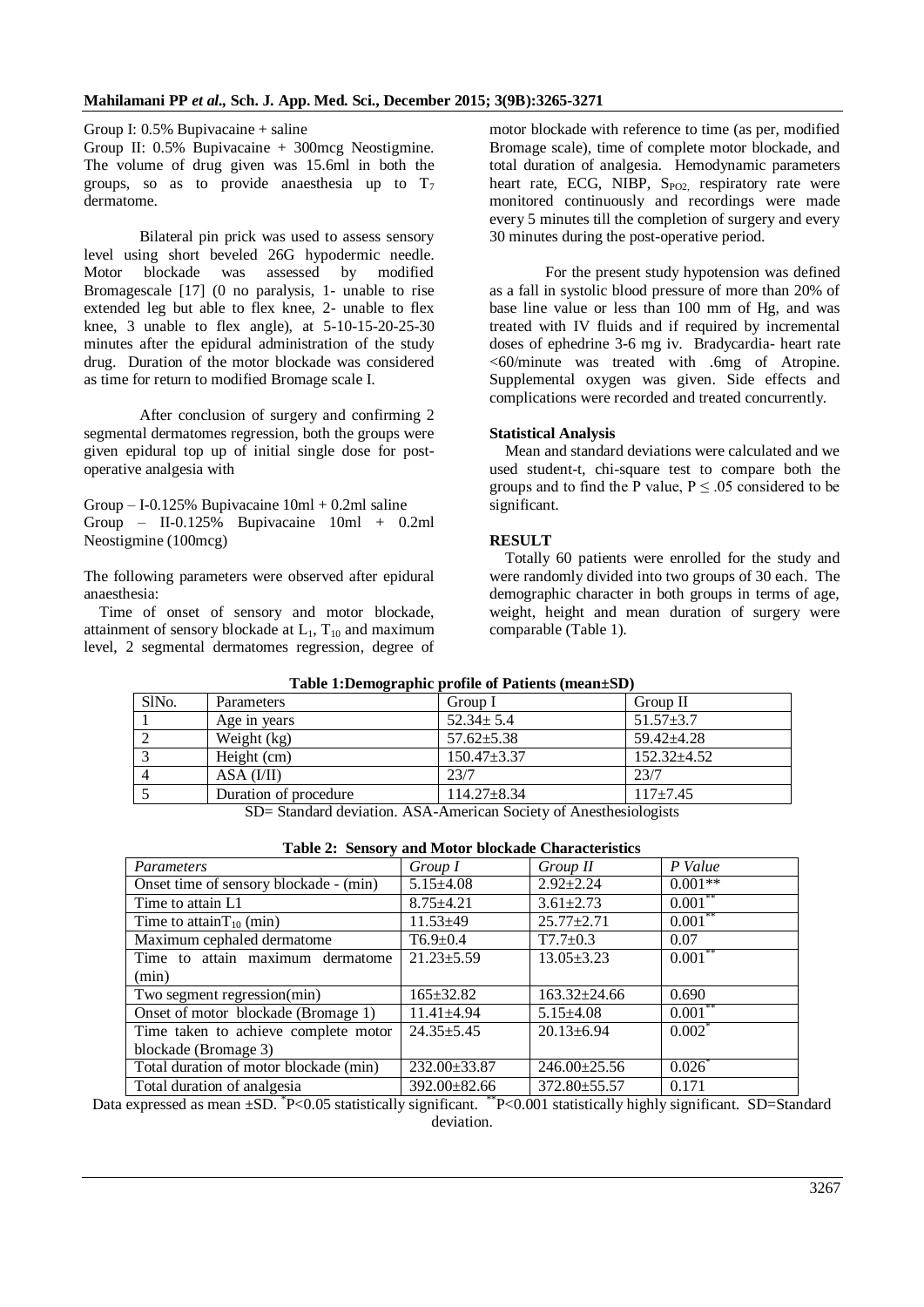#### **Mahilamani PP** *et al.,* **Sch. J. App. Med. Sci., December 2015; 3(9B):3265-3271**

The Sensory and motor blockade characteristic are shown in Table. 2.

The onset of sensory blockade was sooner in Group II than Group I (P<0.001). The time to attain  $L_1$ ,  $T_{10}$  was also shorter in Group II (P<0.001).

Though the total volume injected and the maximum sensory level achieved in both groups was comparable  $T_7$ -T<sub>8</sub>, the time to attain maximum sensory level was sooner in Group II. (P<0.001).

The mean time of onset of motor blockade (Bromage 1), and also time to attain modified Bromage II, was faster in Group II(P<0.001).

The mean time for attaining modified Bromage3 was shorter in Group II than Group I (P=0.002)though not statistically highly significant.

The mean time for two segment dermatomes regression was comparable in both the groups  $(P =$ 0.690).

Total duration of motor blockade in Group II was longer than in Group I, but was not statistically significant (P=0.026). Total duration of analgesia in Group I was prolonged but not statistically significant  $(P=0.171)$ 

#### **Hemodynamic Parameters**

Both the groups were comparable with respect to the pulse rate, with P values ranging between 0.16 and 0.97, at no time  $< 0.001$  (Fig 1.)





**Fig. 2: Comparison of Systolic BP of Groups**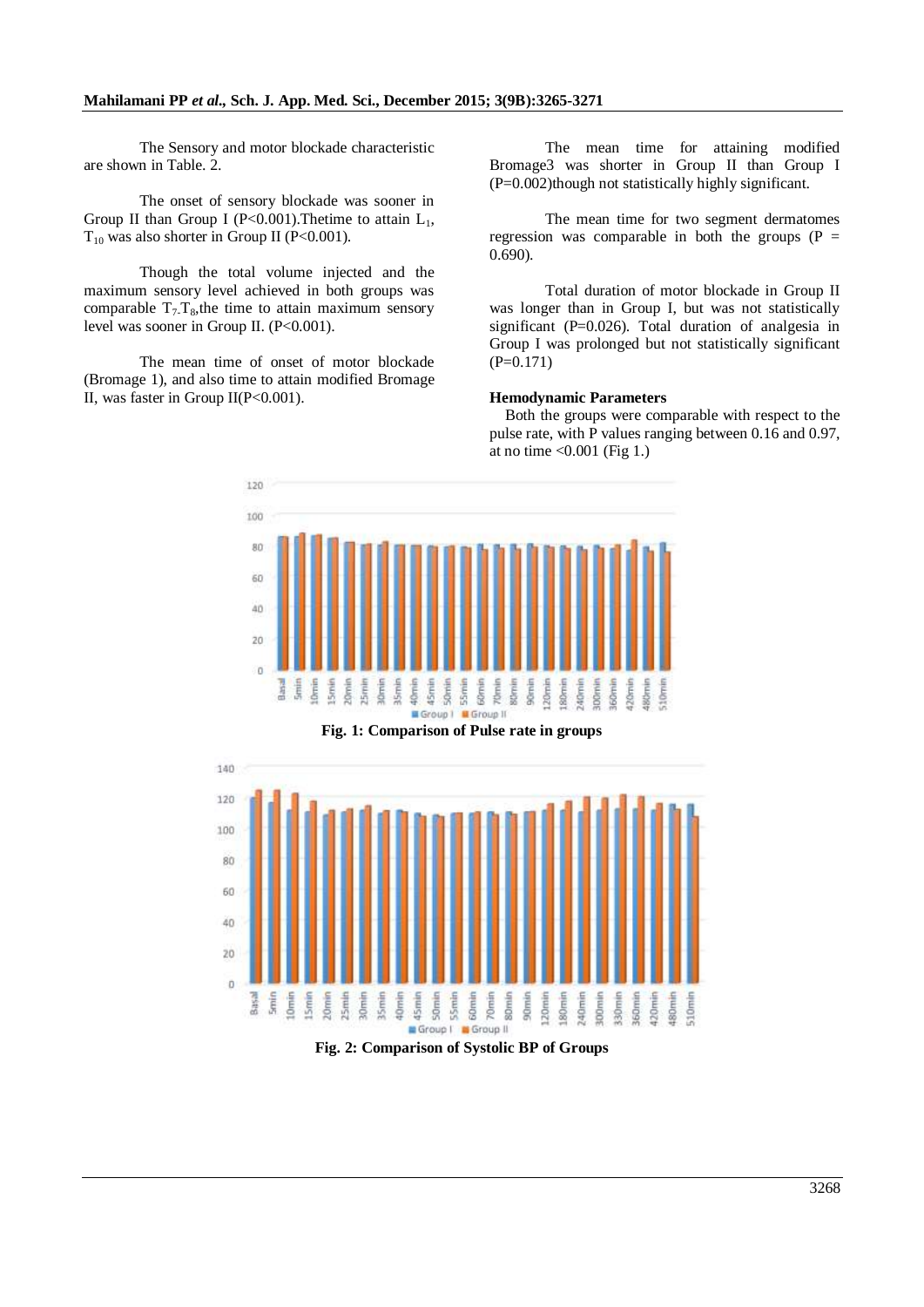**Mahilamani PP** *et al.,* **Sch. J. App. Med. Sci., December 2015; 3(9B):3265-3271**



**Fig 3: Comparison of Diastolic BP of Groups**

The Systolic, Diastolic, mean arterial pressure were within normal range, though in group II the systolic pressure was significantly higher at 10min, 240min and 330 min. P<0.001 and was within normal range between 240 and 330min.

The diastolic pressure in Group II was significantly high between 180min to 390min than Group I and MAP being significantly higher in Group II at 240,330 minute P <0.001.



**B Group I B Group I** 

**Fig 4:Comparison of MAP in the groups**

#### **Oxygen Saturation**

The  $SPO<sub>2</sub>$  in both groups were in normal range throughout. Respiratory rates were also comparable and within range.

#### **Side effects**

The side effects noted amongst the patient were bradycardia, hypotension, and nausea, vomiting and shivering. They were noted equally on both the groups. Respiratory distress, excessive sweating or sedation was not seen in any of the patients.

| Side effects       | Group I | Group II |  |  |
|--------------------|---------|----------|--|--|
| <b>Bradycardia</b> |         |          |  |  |
| Hypotension        |         |          |  |  |
| Nausea, vomiting   |         |          |  |  |
| Shivering          |         |          |  |  |

#### **DISCUSSION**

Epidural technique has the advantage of providing excellent anaesthesia intraoperatively, analgesia post operatively, attenuation of physiologic response to surgery [18] and improving the post-operative outcome. Various adjuvants have been used for enhancing the quality of block and to reduce the side effects. The present study evaluated the efficacy and safety of neostigmine as an adjuvant to epidural anaesthesia and analgesia with Bupivacaine. Neostigmine used as an adjuvant for epidural anaesthesia has shown to produce improved analgesia with sedation and low incidence of nausea and vomiting [19, 20].

In our study we observed an early onset of sensory and motor blockade in neostigmine group. Chittora et al [21] in their study observed that the onset of analgesia in patients receiving 100&150 µgm. Neostigmine was sooner than in patients receiving 50 µgm neostigmine. Kiran et al [22] in their study found no difference in onset of analgesia in the control group. In our study the hastening could have been due to the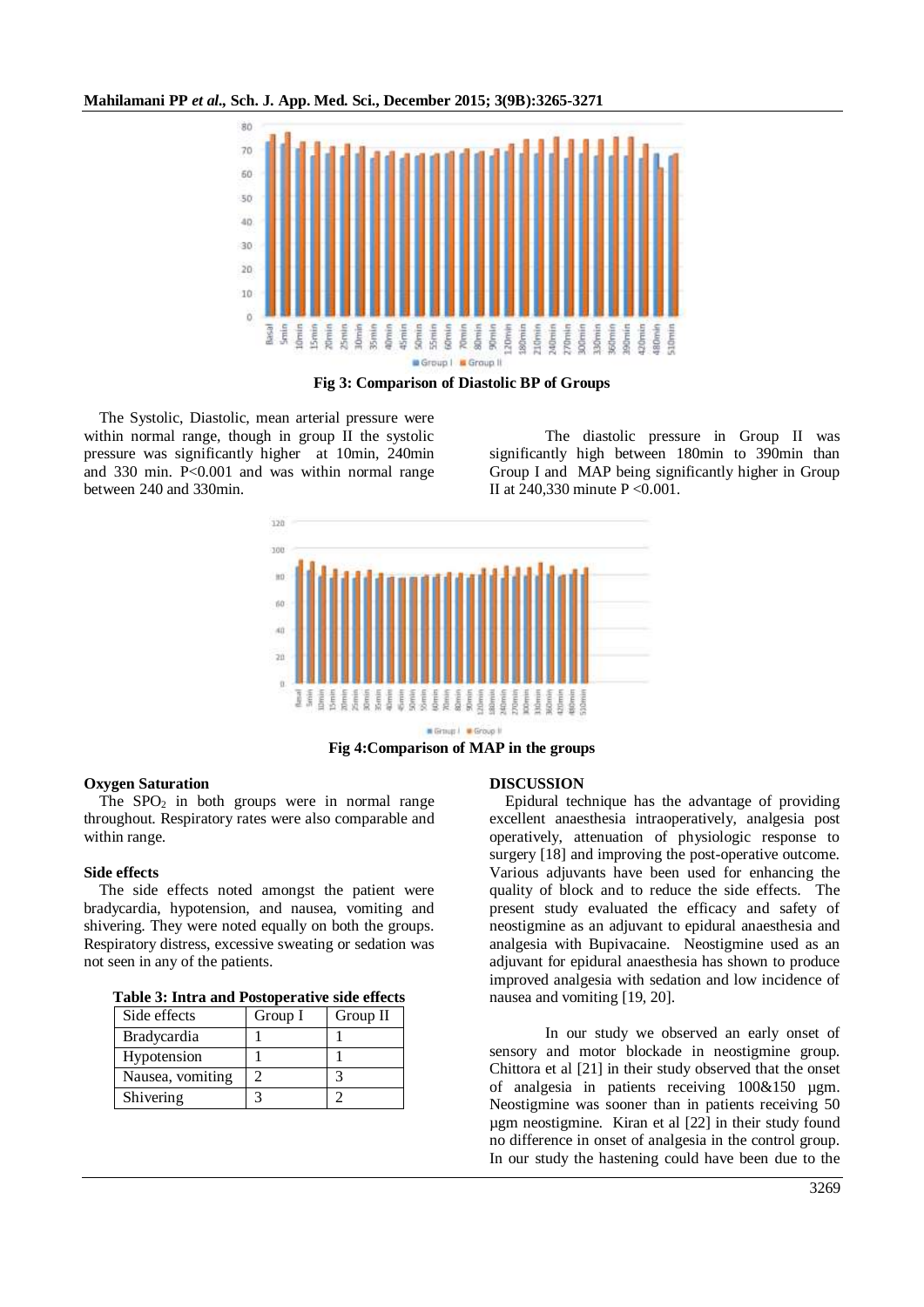higher dosage of (300mcg) neostigmine as adjuvant and the control drug being plain bupivacaine.

Though the maximum sensory level attained were comparable (T7-T8), the time taken to attain the maximum sensory level was earlier in neostigmine group. Roelant F et al [23] noted comparable maximum sensory level in both the groups after 30mts of epidural and Kiran et al [22] noted no difference in the time to attain maximum sensory level.

In this study we observed the degree of motor blockade was comparable and that there was no significant difference in the duration of motor blockade in both groups. This was similar to the results observed by Roelant et al [23] and Harjai M. et al [24]. In our study we noted no prolongation in duration of analgesia in the neostigmine group, but there was good relaxation. Chittora et al [21] in their study observed that in patients receiving 100 and 150 mcg neostigmineepidurally, duration of analgesia was prolonged in lower limb surgeries, but was less in lower abdominal surgeries with poor relaxation. Kiran M et al [22] also noted prolongation of duration of analgesia. They used neostigmine with mixture of lignocaine and Bupivacaine while in our study its addition to plain Bupivacaine failed to do so.

Abdulatif M and EF Sanabary M [18] in their study observed that the time for first analgesic after recovery was longer in Bupivacaine neostigmine group compared to Bupivacaine alone or neostigmine alone group indicating that neostigmine is a potent analgesic through epidural route in combination with Bupivacaine rather than alone. In our study we observed total duration of analgesia were comparable with no prolongation. Nakayama et al [25] in their study observed that time for rescue analgesia was<br>significantly prolonged in patients who significantly prolonged in patients who received10mcg/kg compared to control group and 5mcg/kg group. They concluded that only at higher doses (10mcg/kg) Neostigmine, duration was prolonged. In our study the dosage of neostigmine was 300 mcg (about 5-7mcg/kg) comparable to their 5 mcg/kg group, so no prolongation. Shoji K et al [26] in their study observed no difference in time for rescue analgesia in accordance to our observation of no difference in duration of analgesia.

Haemodynamic parameters were comparable in both the groups. The heart rate, respiratory rate and  $SPO<sub>2</sub>$  were comparable. There was a delayed increase in mean arterial pressure compared to control group but within acceptable range. Chittora et al [21] also noticed the antihypotensive property of neostigmine. Caliskan Esra et al [27], Abdulatif M and El sanabary M [18], Tekin S et al [28],Roelants F et al [24] in their studies also observed no hemodynamic variations. The delayed

increase in MAP was seen to be due to theantihypotensive property of the neostigmine.

In our study we observed no increase in incidence of side effects like shivering, sedation, nausea and vomiting in neostigmine group. Kaya FN et al [20] in their study observed that intra operative shivering and sedation were more common with patients receiving higher doses (300mcg) ofneostigmine than with lower doses, but nausea and vomiting did not differ with neostigmine. OmiasM. et al [29] in their study also observed that the incidence of adverse effects were similar among the groups. In our study too adverse effects did not differ much between groups.

#### **CONCLUSION**

We concluded that neostigmine is a safe adjuvant to 0.5% Bupivacaine in epidural anaesthesia, which enhanced time of onset of sensory and motor blockade, with little/no effect on duration of blockade, and perioperative haemodynamic stability without any major adverse effects.

#### **REFERENCES**

- 1. Liu S, Carpenter RL, Oneal J.; Epidural anaesthesia and analgesia: Their role in postoperative outcome. Anesthesiogy, 1995; 82:1474-1506.
- 2. Basse L, Jakobsen DH, Billesbølle P, Werner M, Kehlet H; A clinical pathway to accelerate recovery after colonic resection. Ann Surg., 2000; 2322; 51- 7.
- 3. Myles PS, Power I, Jamozik K; Epidural block and outcome after major surgery. MJA, 2002; 177:536 - 537.
- 4. Celleno D et al; Combined epidural/General anaesthesia: Safety and outcome. Anestit:Esia-Italia Gennaio, 2002; 12/2); 2002.
- 5. Wu CL; Efficacy of postoperative patient controlled and continuous infusion epidural analgesia versus intravenous patient controlled analgesia. Anesthesiology, 2005; 103(5): 1079-88.
- 6. Riaz A, Yasin B, Malik AS; Epidural anaesthesia; Single-shot for day-case knee arthroscopy using a 50-50 mixture of lignocaine and Bupivacaine. Professional Med J.,2010; 17(2):318-324.
- 7. Niemi G, Brevivik H et al; Adrenaline markedly improves thoracic epidural analgesia produced by a low dose infusion of bupivacaine, fentanyl and adrenaline after major surgery. A randomized, double-blinded, cross-over study with and without adrenaline. Acta Anaesthesiol Scand., 1998; 42(8): 897-909.
- 8. Curatolo M, Peterson Felix M, Arendt-Nielsen L, Lauber R, Hogstrom H, Scaramozzino P et al; Adding Sodium bicarbonate to lidocaine enhances the depth of epidural anaesthesia. AnesthAnalg., 1988; 86:341-347.